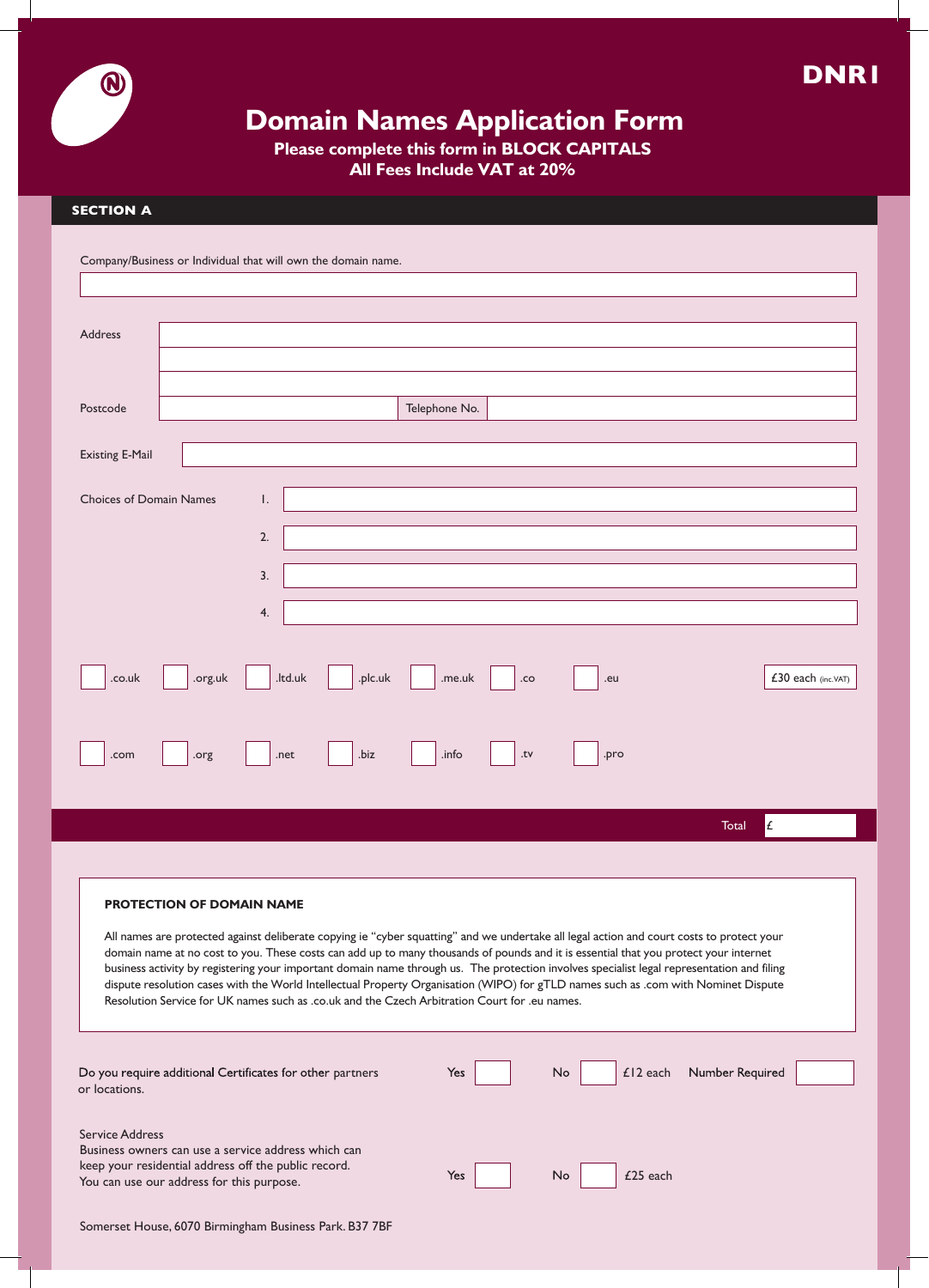## **SECTION B - FREE WEBSITES**

The internet is an essential tool for all businesses, whether you intend to trade locally, nationally or internationally.

National Business Register can set up your website and register your domain name providing you with a fully functioning 5 page website with 500 MB of hosting, emails and technical support all included.

Simply choose your preferred domain name and we will take care of the rest.

When you purchase a domain name for your business, ie www.nationalbusinessregister.co.uk, we'll build your website for **FREE** to get your business online as soon as possible.

Our unique **Free Websites** service will enable us to create a website according to your specific requirements. There's no need to upload or build the site yourself as our skilled and experienced web designers will take care of that for you. All you need to do is choose your style from our extensive list, pick the colours you want, send us the text and pictures and we will do the rest. We also offer the facility of a shopping cart to enable you to receive payments online and extra pages can be created should you need them at any time.

We will even provide you with a **FREE** Google Adwords voucher to help you start promoting your website straight away.

Ongoing technical management charge (all ongoing amendments, updates and ongoing support)

## **Websites**

## **Free Website**

- 500mb of webspace / hosting
- 5 mail boxes (400mb each)
- 5 pages of your text; logos; info, pictures etc
- Web Design
- **FREE** technical support
- Gallery Section (contact us)
- Contact Us Form
- **FREE** Google Adwords £50 voucher

## **Additional Services:**

Extra pages of website £5 each per Qtr required.

## **FAQs**

## **Q. How long will it take to set up my website?**

A. Your website will be set up immediately.

## **Q. Can I have extra email addresses if I need them?**

A. Yes, you can purchase an additional 5 e-mail addresses for  $£15$  when ever you require them.

## **Q. Can I acquire extra web pages if I need to?**

A. Yes, further web pages can be purchased for £5 per page per quarter.

## **Q. Can I access my control panel for my e-mails and website?**

A. We can supply you with details to access your control panels. We will then provide you with a username and password so you may access your e-mails and website.

## **Q. I want to receive payments through my website, is this possible?**

A. Yes, we can offer a shopping cart facility whereby payments can be received through your website.

#### **Q. I am not very technically minded, do I have to add the information to the website myself or can you edit it for me?**

A No, we will design your website for you but you will have access to your website via a control panel if you wish to edit it in the future or we can edit it for you.

| £30.00 per quarter |
|--------------------|

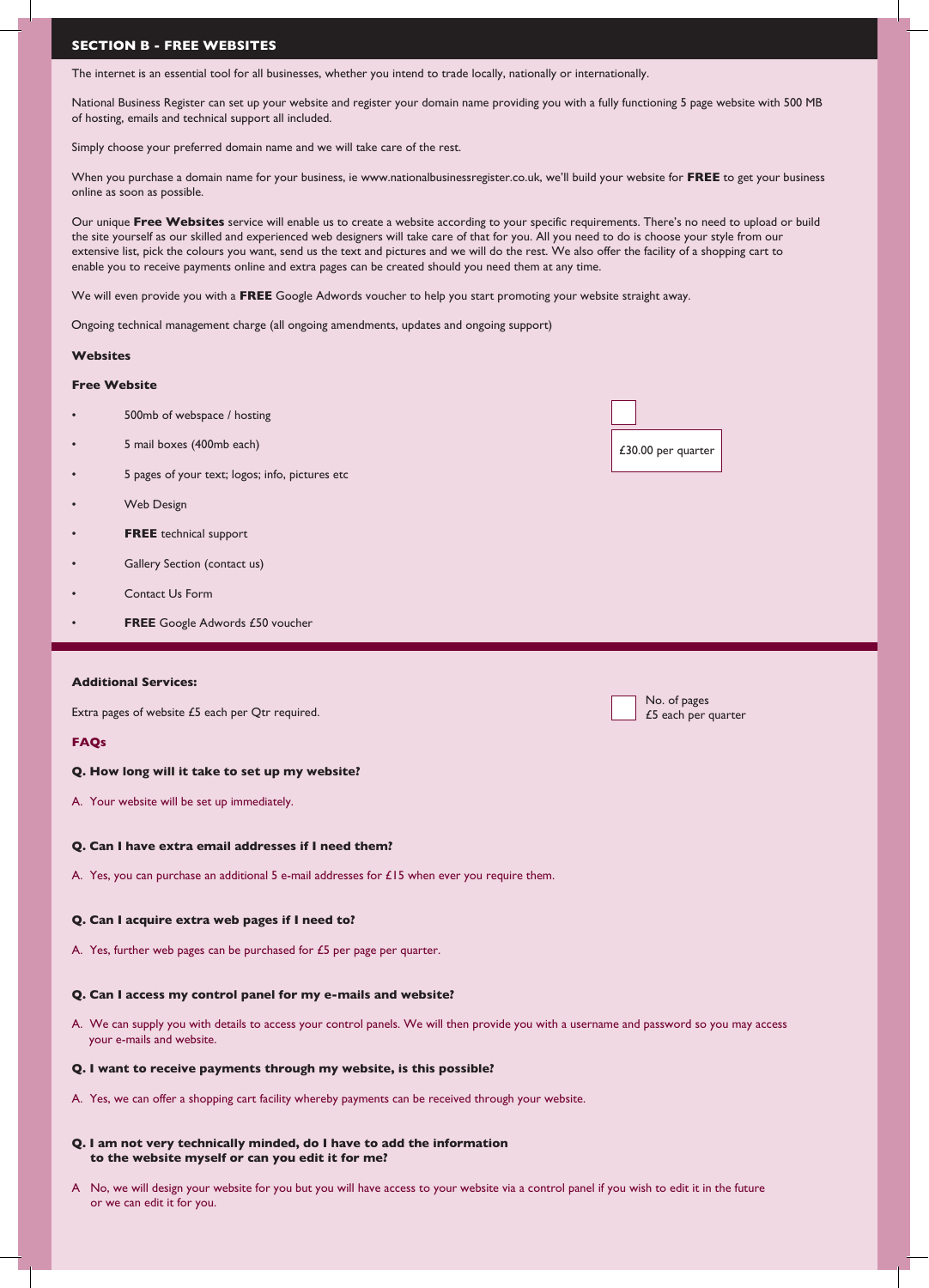En  $\alpha$ f

Send your completed form with a cheque payable to National Business Register. Alternatively, you may pay by credit card or Direct Debit.

| Cardholder's Name:<br>(exactly as card)                                          |                                                           |                            |
|----------------------------------------------------------------------------------|-----------------------------------------------------------|----------------------------|
| Cardholder's E-Mail Address:                                                     |                                                           |                            |
| Cardholder's House Number:<br>(as statement address)                             | Cardholder's Postcode:                                    |                            |
| Card Number:                                                                     |                                                           |                            |
| Card Security Number:<br>(last 3 digits on signature strip)<br>Card Expiry Date: | <b>IF PRESENT:</b> Card Issue Number:<br>Card Start Date: |                            |
| Card Type (Please tick):                                                         |                                                           |                            |
| Signature                                                                        | VISA<br><b>MAESTRO</b><br>MASTERCARD                      | SOLO<br>AMEX<br><b>RBS</b> |
| hail Address<br>Cardholder                                                       |                                                           | <b>WORLDPAY</b>            |

# **Limited Company Formation**

Our brochure explains the incorporation procedure of forming a limited company or Plc in your own choice of name or selecting one from our range of ready-made companies. We also provide same day Incorporation and formation of Charity and Guarantee companies, Limited Liability Partnerships, Company and Directors searches.

# **Trade Marks**

Our brochure explains how we can register a brand, product name or logo. We search against the 1 million registered Trade marks to see if the name is available for use and then if required we can register that Trade Mark. We can also register Trade Marks valid in all EU countries and worldwide.

## **Business Name Registration**

Our brochure explains how we can register and protect your business name from being used by other businesses. We check that the name you wish to register is legal and unique to your trading area. Once we are satisfied that your name can be used and that it does not conflict with an existing name, we will add it to The National Business Register database and prepare your certificate. This confirms the name that we will protect against "passing-off" and, when displayed, it will meet all the display requirements of the Companies Act.



For further details contact us or see our website at: www.start.biz e.mail address: domains@start.biz

National Business Register LLP Somerset House 6070 Birmingham Business Park B37 7BF

> **Tel: 0121 678 9000 Fax: 0121 678 9002**

*a division of National Business Register LLP*